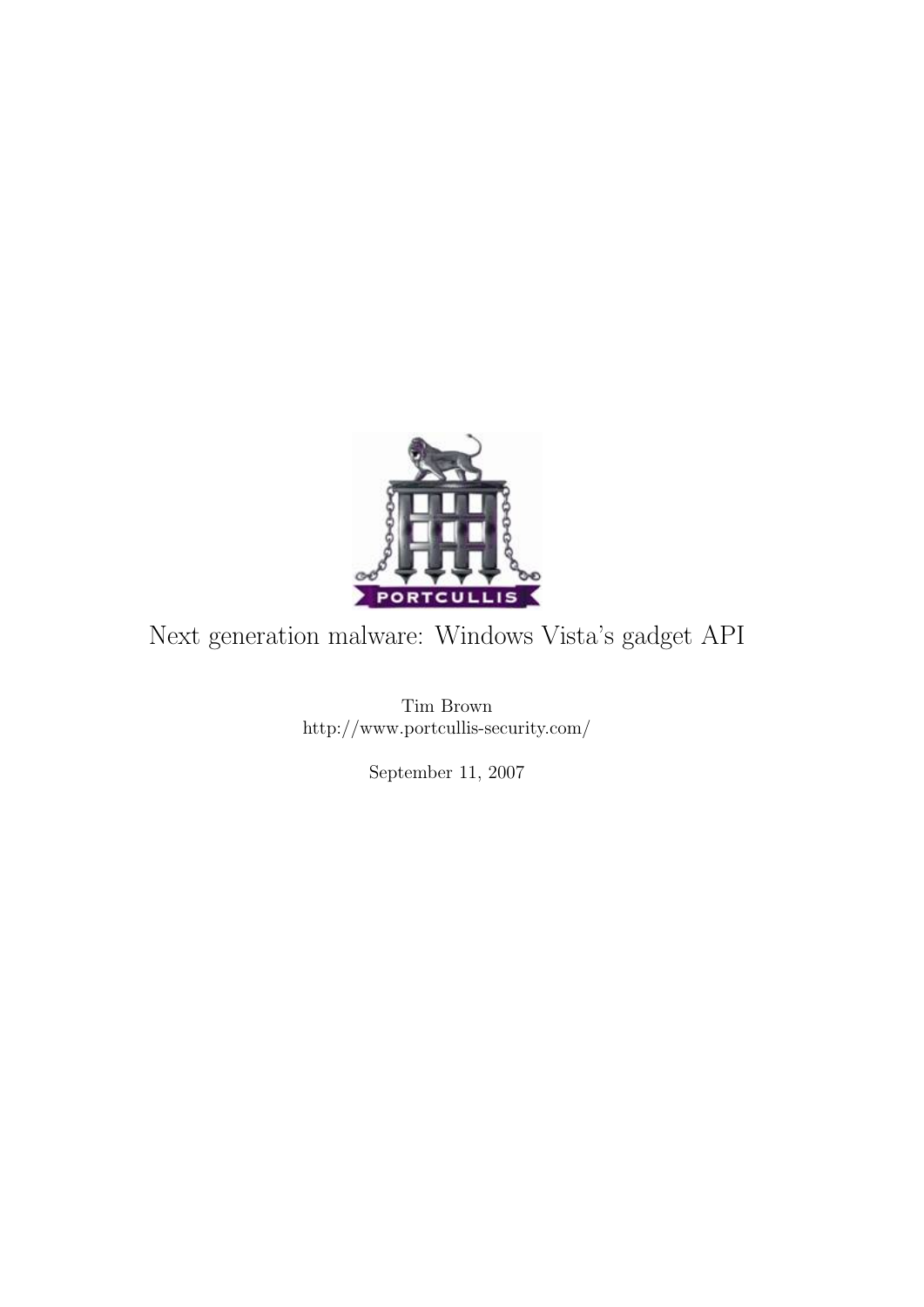#### Abstract

Windows has had the ability to embed HTML into it's user interface for many years. Right back to and including Windows NT 4.0, it has been possible to embed HTML into the task bar, but the OS has always maintained a sandbox, from which the HTML has been unable to escape. All this changes with Windows Vista. This paper seeks to inform system administrators, users and the wider community on both potential attack vectors using gadgets and the mitigations provided by Windows Vista.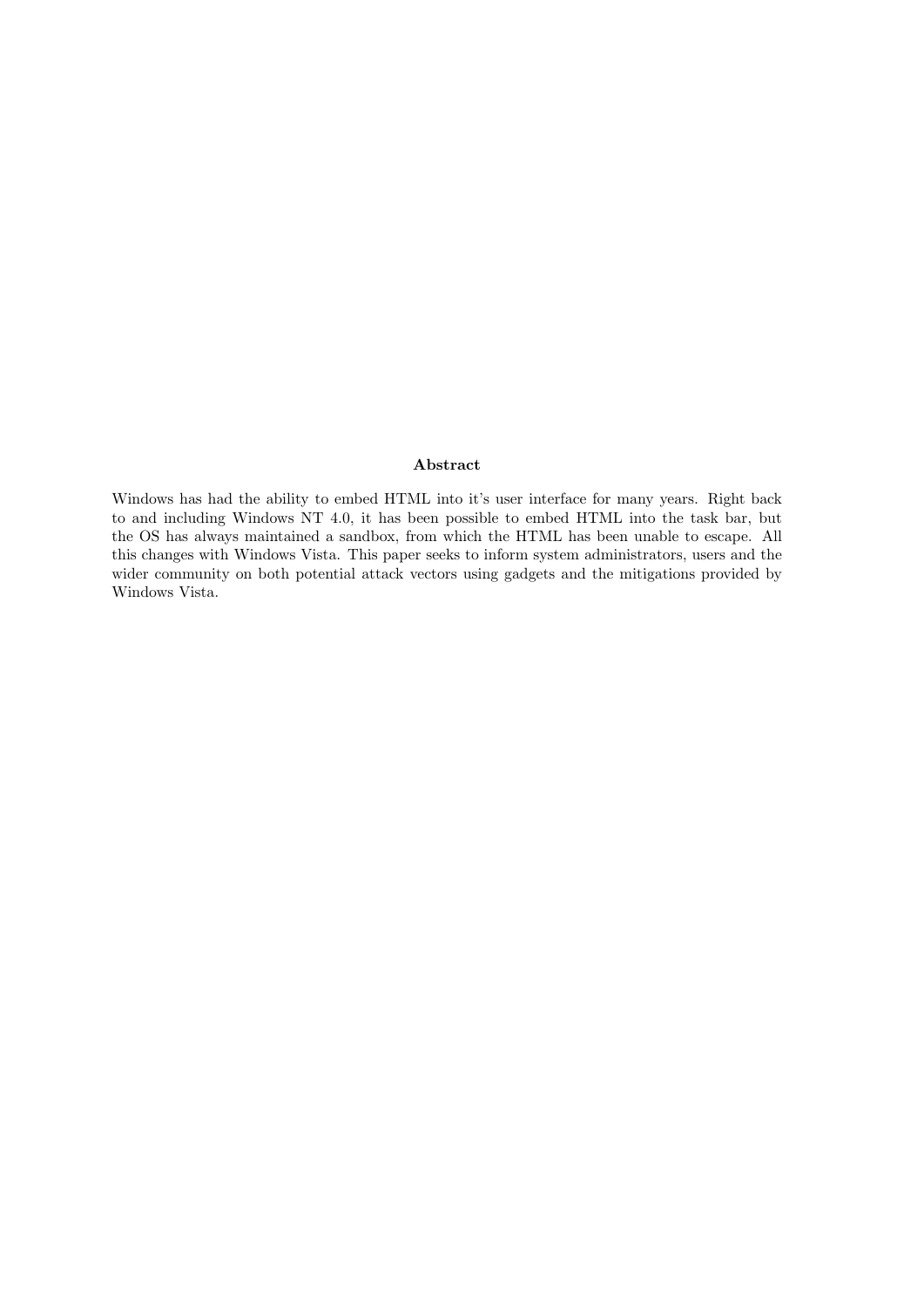# **Contents**

| 1                |                                    | So what are gadgets                                                                                                                             | $\bf{2}$       |  |
|------------------|------------------------------------|-------------------------------------------------------------------------------------------------------------------------------------------------|----------------|--|
| $\boldsymbol{2}$ | Gadget development                 |                                                                                                                                                 |                |  |
|                  | 2.1                                |                                                                                                                                                 | 3              |  |
|                  | 2.2                                |                                                                                                                                                 | $\overline{4}$ |  |
|                  | 2.3                                |                                                                                                                                                 | $\overline{4}$ |  |
|                  |                                    | 2.3.1                                                                                                                                           | $\overline{4}$ |  |
|                  |                                    | 2.3.2                                                                                                                                           | $\overline{4}$ |  |
|                  |                                    | 2.3.3                                                                                                                                           | $\overline{4}$ |  |
| 3                | $5\overline{a}$<br>Threat analysis |                                                                                                                                                 |                |  |
|                  | 3.1                                | Attack vectors                                                                                                                                  | 5              |  |
|                  |                                    | 3.1.1                                                                                                                                           | $\overline{5}$ |  |
|                  |                                    | 3.1.2                                                                                                                                           | $\overline{5}$ |  |
|                  |                                    | 3.1.3                                                                                                                                           | $\overline{5}$ |  |
|                  |                                    | 3.1.4                                                                                                                                           | 6              |  |
|                  |                                    | 3.1.5                                                                                                                                           | 6              |  |
|                  | 3.2                                |                                                                                                                                                 | 6              |  |
|                  |                                    | 3.2.1<br>Network attacks $\ldots$ , $\ldots$ , $\ldots$ , $\ldots$ , $\ldots$ , $\ldots$ , $\ldots$ , $\ldots$ , $\ldots$ , $\ldots$ , $\ldots$ | 6              |  |
|                  |                                    | 3.2.2                                                                                                                                           | $\overline{7}$ |  |
|                  |                                    | 3.2.3<br>Ad fraud                                                                                                                               | $\overline{7}$ |  |
|                  |                                    | 3.2.4                                                                                                                                           | $\overline{7}$ |  |
| 4                |                                    | Mitigation and defence                                                                                                                          | 8              |  |
| 5                | <b>Future research</b><br>9        |                                                                                                                                                 |                |  |
|                  | 5.1                                | Better understanding the gadget API                                                                                                             | 9              |  |
|                  |                                    | 5.1.1                                                                                                                                           | 9              |  |
|                  |                                    | The gadget API $\ldots \ldots \ldots \ldots \ldots \ldots \ldots \ldots \ldots \ldots \ldots \ldots \ldots$<br>5.1.2                            | 9              |  |
|                  | 5.2                                |                                                                                                                                                 | 9              |  |
|                  |                                    | 5.2.1<br>Silently deployment $\dots \dots \dots \dots \dots \dots \dots \dots \dots \dots \dots \dots \dots$                                    | 9              |  |
|                  |                                    | 5.2.2                                                                                                                                           | 9              |  |
|                  | 5.3                                |                                                                                                                                                 | 9              |  |
|                  |                                    | 5.3.1                                                                                                                                           | 9              |  |
| 6                |                                    | Changes                                                                                                                                         | 10             |  |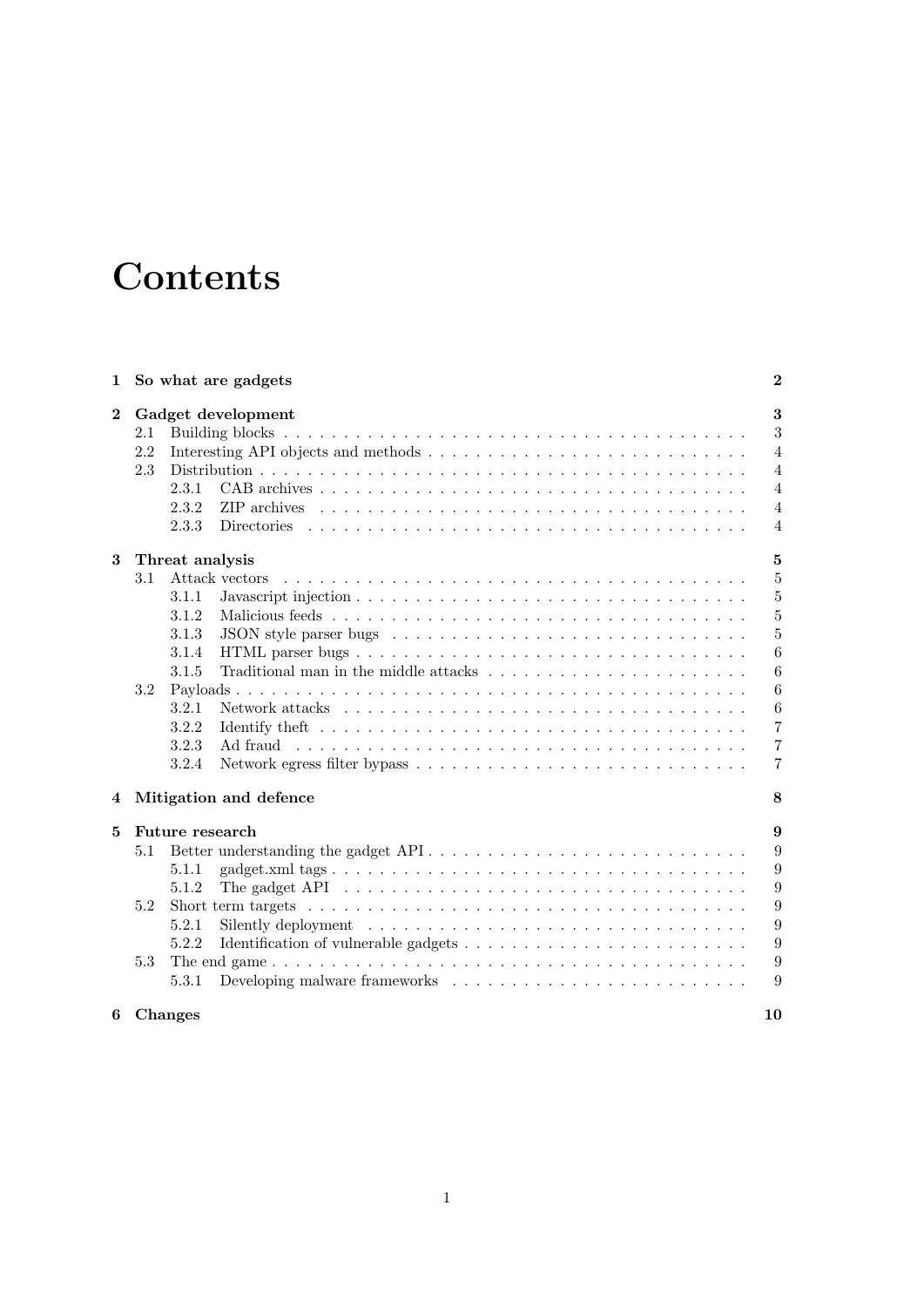# So what are gadgets

Microsoft describe[1] gadgets as:

Gadgets are easy-to-use mini programs that give you information at a glance and provide easy access to frequently used tools. Windows Sidebar helps you to organize your gadgets.

As you use your computer to access information, perform tasks, and interact with software, you may at times feel like you're facing information overload. You have to open a web browser just to check the weather, open an application to view your calendar, and open a calculator program just to add up a few numbers. Now, with Windows Sidebar and its associated mini-applications called gadgets, the specific information you need is at your fingertips.

Sound rather harmless don't they? Well they certainly sound interesting[2].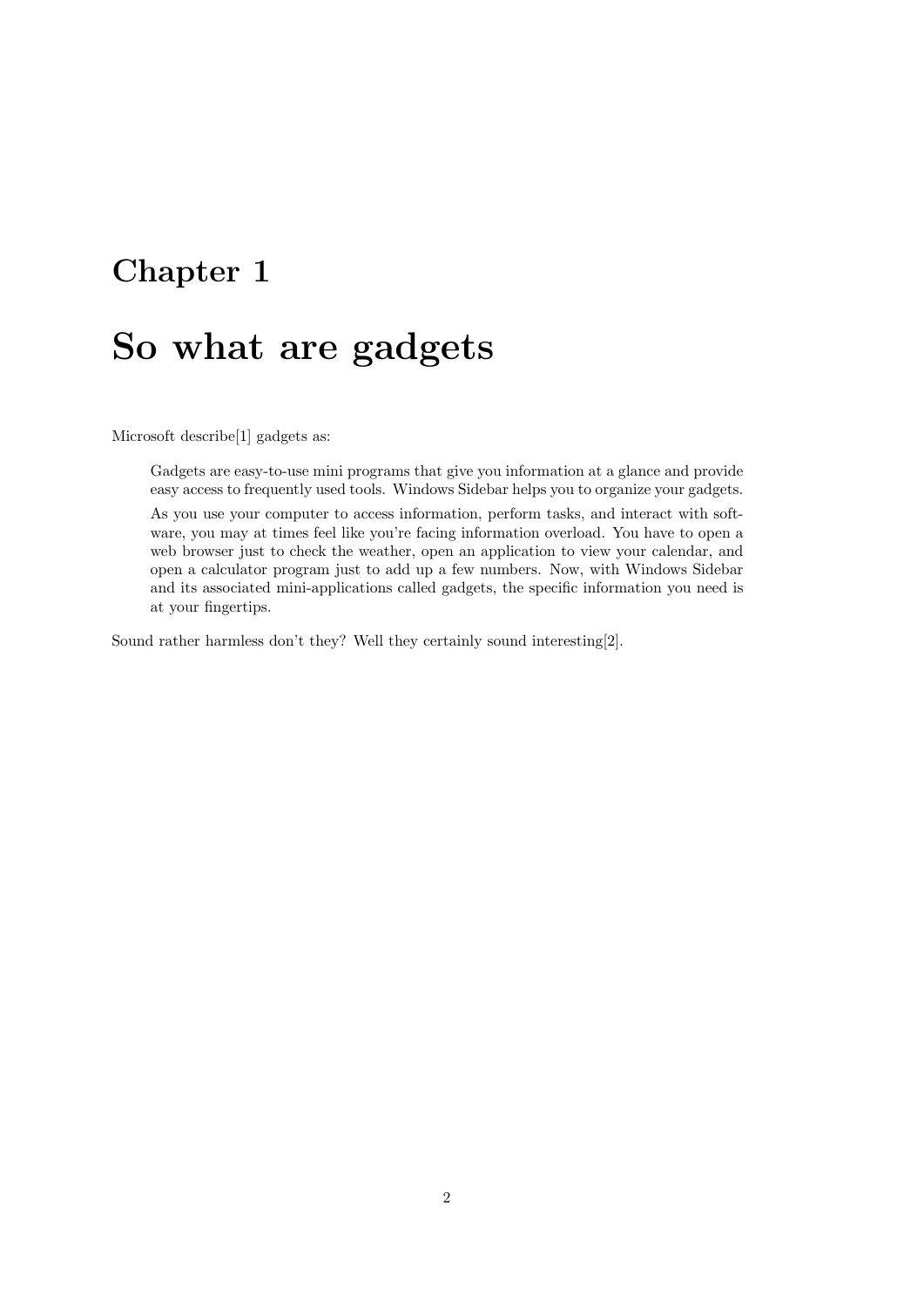# Gadget development

#### 2.1 Building blocks

Below is an example of the process required to build a typical gadget:

1. Create a HTML text file called evilgadget.html:

```
<html>
<body>
<script>
System.Shell.execute("calc.exe");
</script>
</body>
\langle/html>
```
2. Create the gadget manifest, called gadget.xml:

```
<?xml version="1.0" encoding="utf-8"?>
<gadget>
<name>EvilGadget</name>
<namespace>Org.Example.EvilGadget</namespace>
<version>1.0</version>
<author name="A.N. Author">
<info url="www.example.org"/>
</author>
<copyright>2007</copyright>
<description>My first evil gadget</description>
<hosts>
<host name="sidebar">
<base type="HTML" apiVersion="1.0.0" src="evilgadget.html"/>
<permissions>full</permissions>
<platform minPlatformVersion="0.3"/>
</host>
</hosts>
</gadget>
```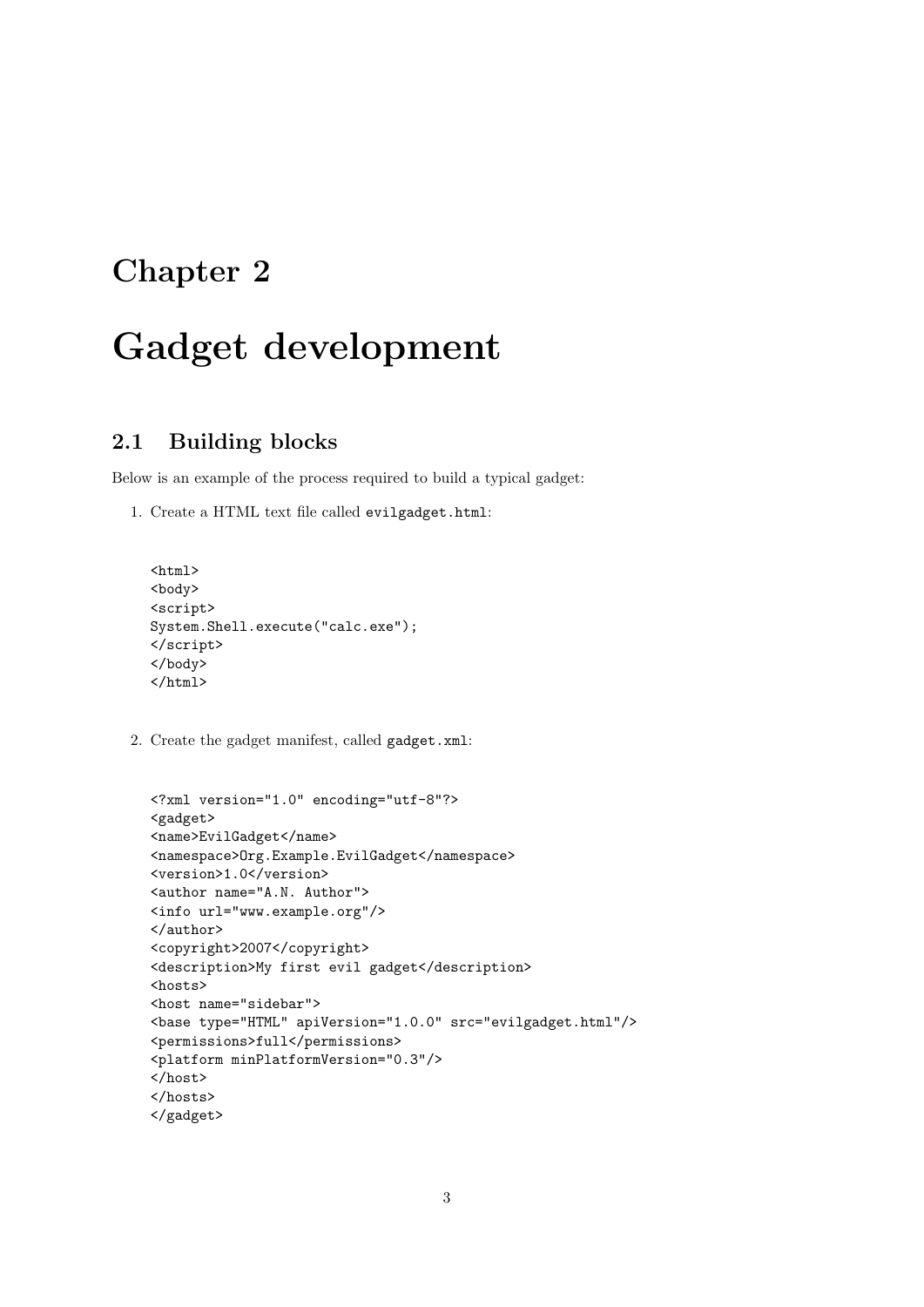This is the basic structure of a gadget, that when packaged up and installed will execute calc.exe. Note the permissions required for this application are set to full. This appears to be the only value currently accepted by Windows Vista. We'd prefer to have seen a range of permissions, with prompts to the user before gadgets that require more permissive access to the system are executed, but perhaps this is planned in the future.

#### 2.2 Interesting API objects and methods

The Windows Vista gadget API contains a number of objects and methods which which are interesting from a malware perspective. These include:

- ActiveXObject
- System.Environment
- System.Shell
- System.Machine
- XMLHttpRequest

#### 2.3 Distribution

#### 2.3.1 CAB archives

CAB archives are the recommended way to distribute gadgets. In this format, it's possible to digitally sign the resulting .gadget file, allowing the end user to verify the original distributor.

#### 2.3.2 ZIP archives

Gadgets can also be distributed as ZIP archives again in files ending with the .gadget extension. ZIP files can't be cryptographically signed.

By default, attempting to serve one through Apache web server results in IE incorrectly identifying the file as being a standard ZIP archive. However, this rectified using the configuration directive AddType Windows.gadget .gadget.

Installing a gadget distributed as a ZIP archive results in a two confirmation requests. UAC confirms that the user wishes to install the downloaded before detailing the untrusted nature of the file. It's worth noting that the user gets one confirmation request if they save the file to disk first (which can happen if the gadget type hasn't been set up), simply detailing the untrusted nature of the file.

#### 2.3.3 Directories

Finally, it's also possible to drop directories ending with the .gadget extension directly in to relevant directory, where upon they will be available to be added to a users sidebar. Such locations include:

- \Program Files\Windows Sidebar\Gadgets
- \Program Files\Windows Sidebar\Shared Gadgets
- \Users\UserName\AppData\Local\Microsoft\Windows Sidebar\Gadgets

One good thing to note is that the example gadgets supplied by Microsoft have ACLs applied such that it is not trivially possible to modify them. Only the TrustedInstaller group has write access to the relevant files. However, this isn't the case for gadgets added by users.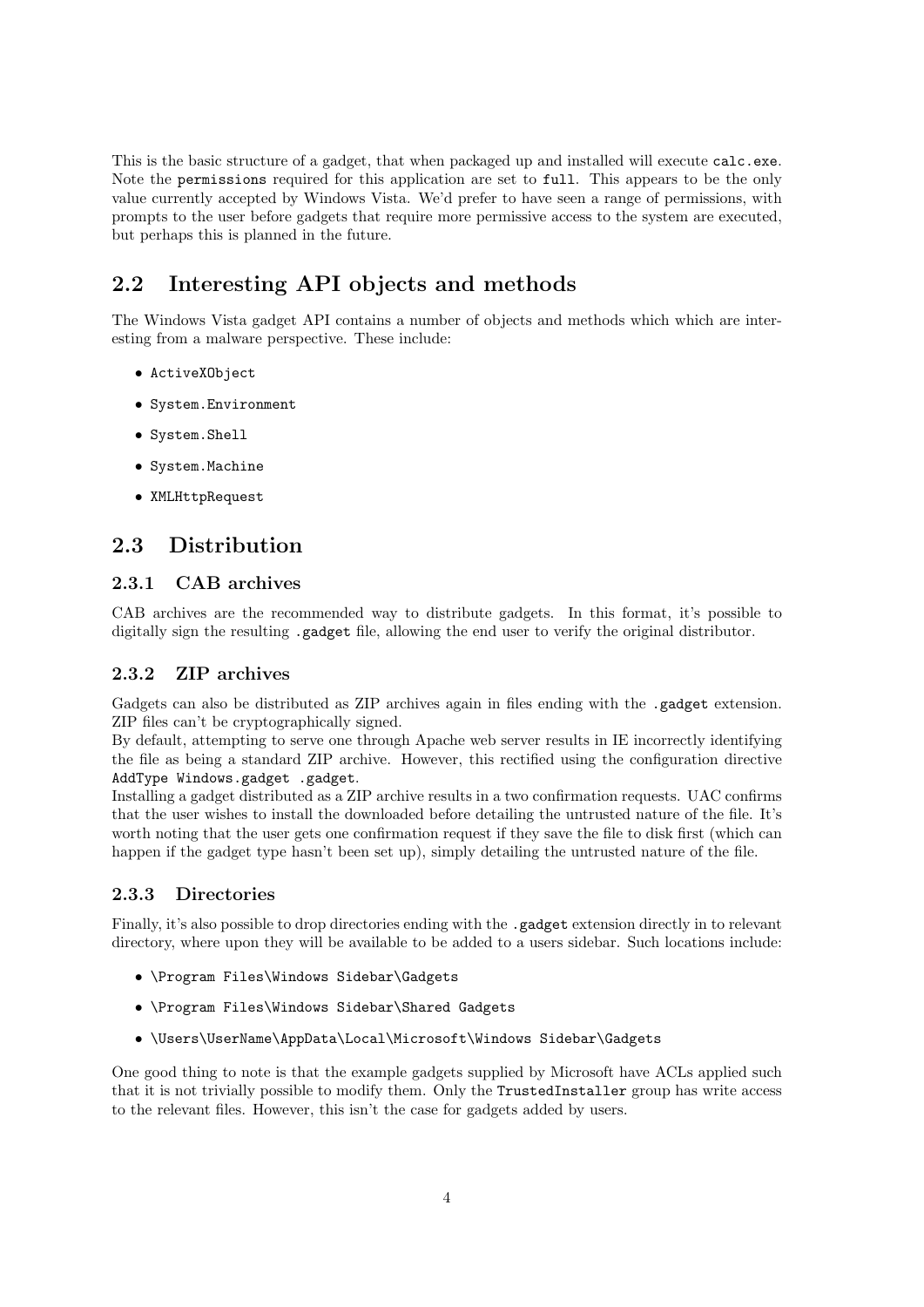## Threat analysis

#### 3.1 Attack vectors

#### 3.1.1 Javascript injection

Imagine what happens if an attacker injects malicious Javascript into a gadgets remote dependency. Where might we find such vulnerable code? Having had a look at the Microsoft provided examples, it is clear that some santisation of input occurs, particularly when gadgets make use of the inbuilt feed manager that comes as part of Windows Vista. For example, passing in Javascript embedded in an RSS feed using is possible[3] - kudos to IDefense for spotting this.

#### 3.1.2 Malicious feeds

The feed manager isn't perfect, the sample gadgets themselves mention and mitigate at least one bug that can allegedly cause the feed manager to crash:

```
////////////////////////////////////////////////////////////////////////////////
//
// Bug #1779555: NULL Bstr can cause MS Feed manager crash because it doesn't
// accept NULL BSTR. Feed team won't change in their code. So we
// have to make sure no NULL BSTR passed into GetFeed()
//
// !!! Always call safeGetFeed, NOT g_msFeedManager.GetFeed() !!!
//
////////////////////////////////////////////////////////////////////////////////
```
#### 3.1.3 JSON style parser bugs

Another way to attack the gadget API is to look for cases where developers are rolling their own parsers for external data. An example would be where gadgets operate on sites that are known to use JSON as gadgets will need to eval the web sites response in order to access it from within their own Javascript. We have developed proof of concept code which shows how this might work. In fairness to Microsoft they have already acknowledged that this might be possible. Dave Ross and Michael Howard wrote a nice document[4] on how such an attack might be mitigated. However it isn't widely documented and it relies on developers to do the right thing.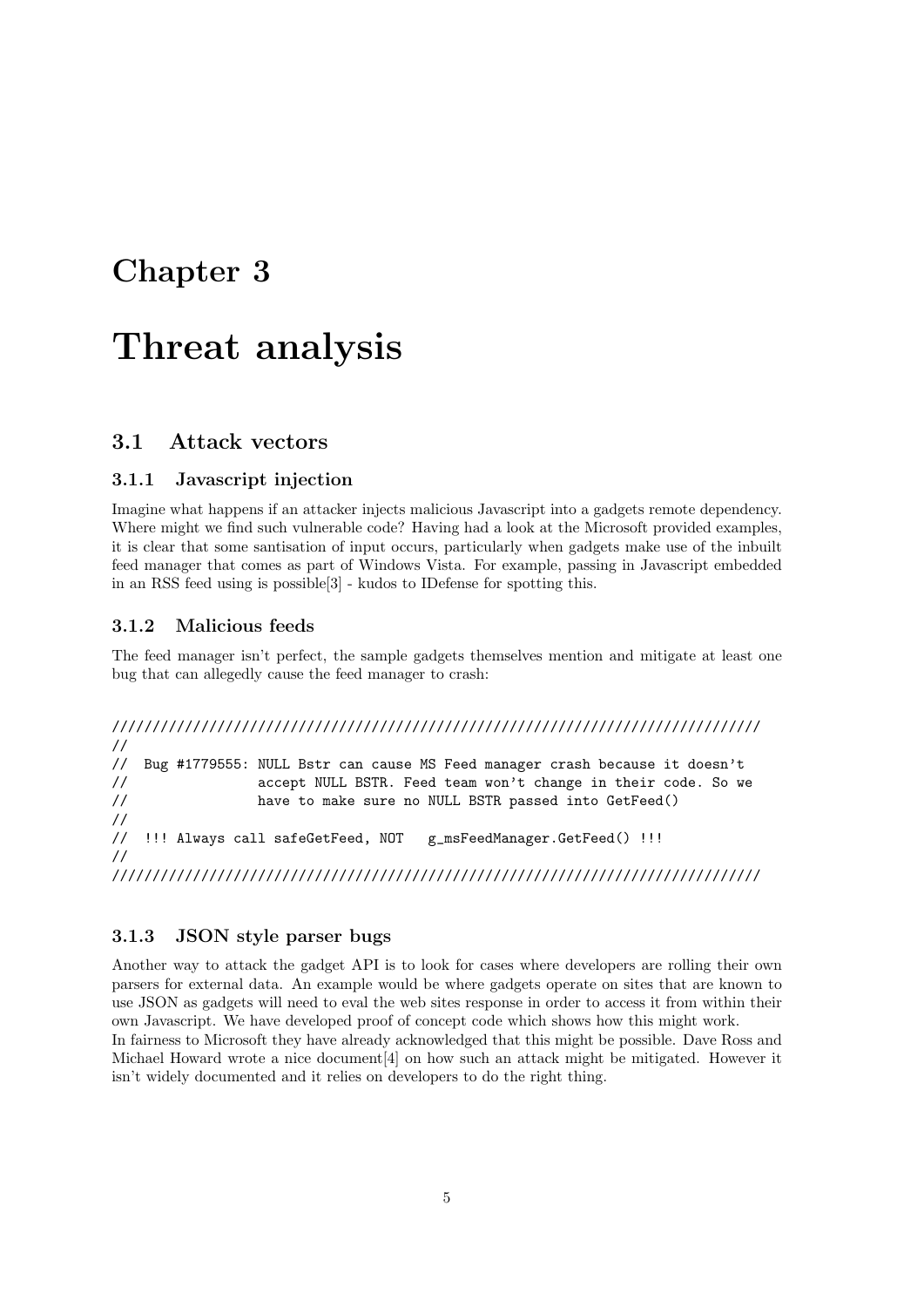#### 3.1.4 HTML parser bugs

The sidebar is simply an application of Microsoft's own HTML/XML rendering technologies. We've all seen the bypasses documented in the XSS cheat sheet[5]. Go looking for IE 7 specific bypasses and then examine how the gadget rendering engine deals with them?

#### 3.1.5 Traditional man in the middle attacks

Even gadgets that have been written safely aren't immune to attack. Consider attacking existing gadgets using a traditional man in the middle attack. If you can control a network segment between the gadget and the source web site, there's nothing to stop you injecting malicious code of your choosing.

#### 3.2 Payloads

#### 3.2.1 Network attacks

Once a system has been compromised by a malicious gadget, there are numerous ways that malware can take advantage of the compromise. Since gadgets can make cross domain requests, consider the following HTML:

```
<html>
<body>
<script>
HTTPSession = new XMLHttpRequest();
HTTPSession.open("GET", "http://www.example.org/test", false);
HTTPSession.send(null);
</script>
</body>
</html>
```
Below is an example of the log entry generated in Apache's logs for the above cross domain request. Note the the use of x-gadget in the referrer field. Gadgets use this special protocol handler to reference other files included within the gadget archive. We can also use this in server side code to specifically target Windows Vista's gadgets.

```
www.example.org - - [05/Apr/2007:01:04:38 +0100] "GET /test HTTP/1.1" 404 293
"x-gadget:///test.html" "Mozilla/4.0 (compatible; MSIE 7.0; Windows NT 6.0;
SLCC1; .NET CLR 2.0.50727; .NET CLR 3.0.04506)"
```
Using cross domain requests as described above, we were able to develop a proof of concept port scanner. This port scanner draws on techniques first documented by SPI Dynamics[6], but attempts full blown banner grabbing where possible to aid in accurately determining the protocols supported by each open port. It is left to the reader to consider further enhancements which may aid in attacking other systems. Hint, the paper Inter-Protocol Communication by Wade Alcorn[7] might be a good place to start.

Microsoft have attempted to secure the cross domain request model as cookies set by the web server in response to browser requests are not sent by gadgets. That is to say that gadgets treat web browsers cookies much as if they were marked HTTP only.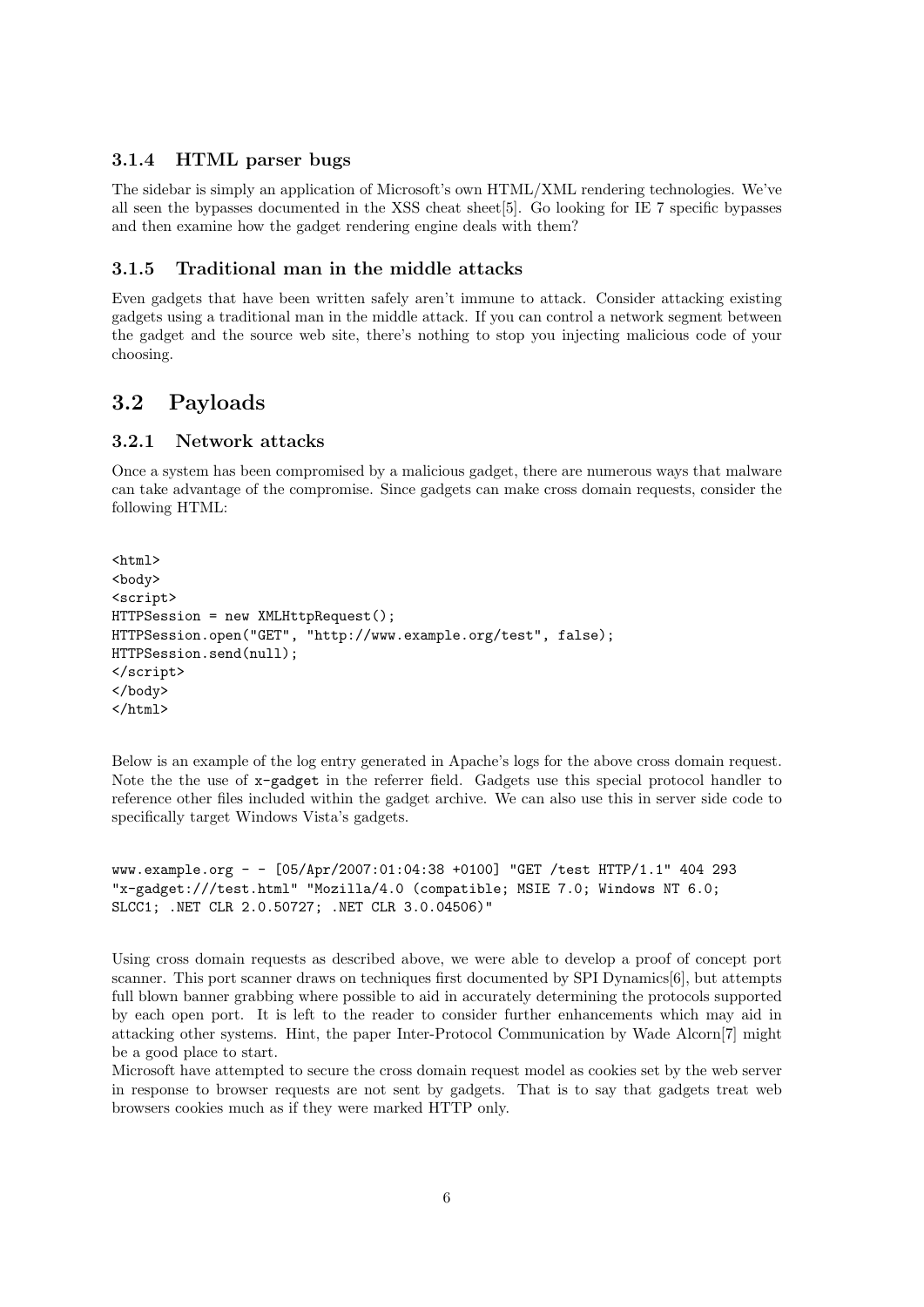#### 3.2.2 Identify theft

Whilst gadgets can't directly access cookies, they can access the filing system [8]. It should in theory be possible for a gadget to load a raw cookie file from the disk and use this to access previously accessed web sites as the authenticated user. We haven't developed a proof of concept for this attack but we've seen nothing yet that suggests this wouldn't be possible.

#### 3.2.3 Ad fraud

Using the gadget APIs for fetching and parsing RSS feeds, it is also possible to develops botnets which abuse advertising networks such as Google to fraudulently manipulate click through statistics for ads providing a steady stream of income to those who develop such attacks.

#### 3.2.4 Network egress filter bypass

Consider a locked down corporate desktop running Windows Vista which has been configured to prevent the execution of arbitrary executables. As noted above, the gadget API includes the method System.Shell which includes an execute method, intended to allow local files to be executed. By making use of XMLHttpRequest to bypass traditional egress firewalls which force external access to made via a proxy, in combination with the ActiveX objects responsible for file access, gadgets can download and write files. It is then a simple matter of calling System. Shell.execute() in order to have arbitrary executable running under the users current privileges.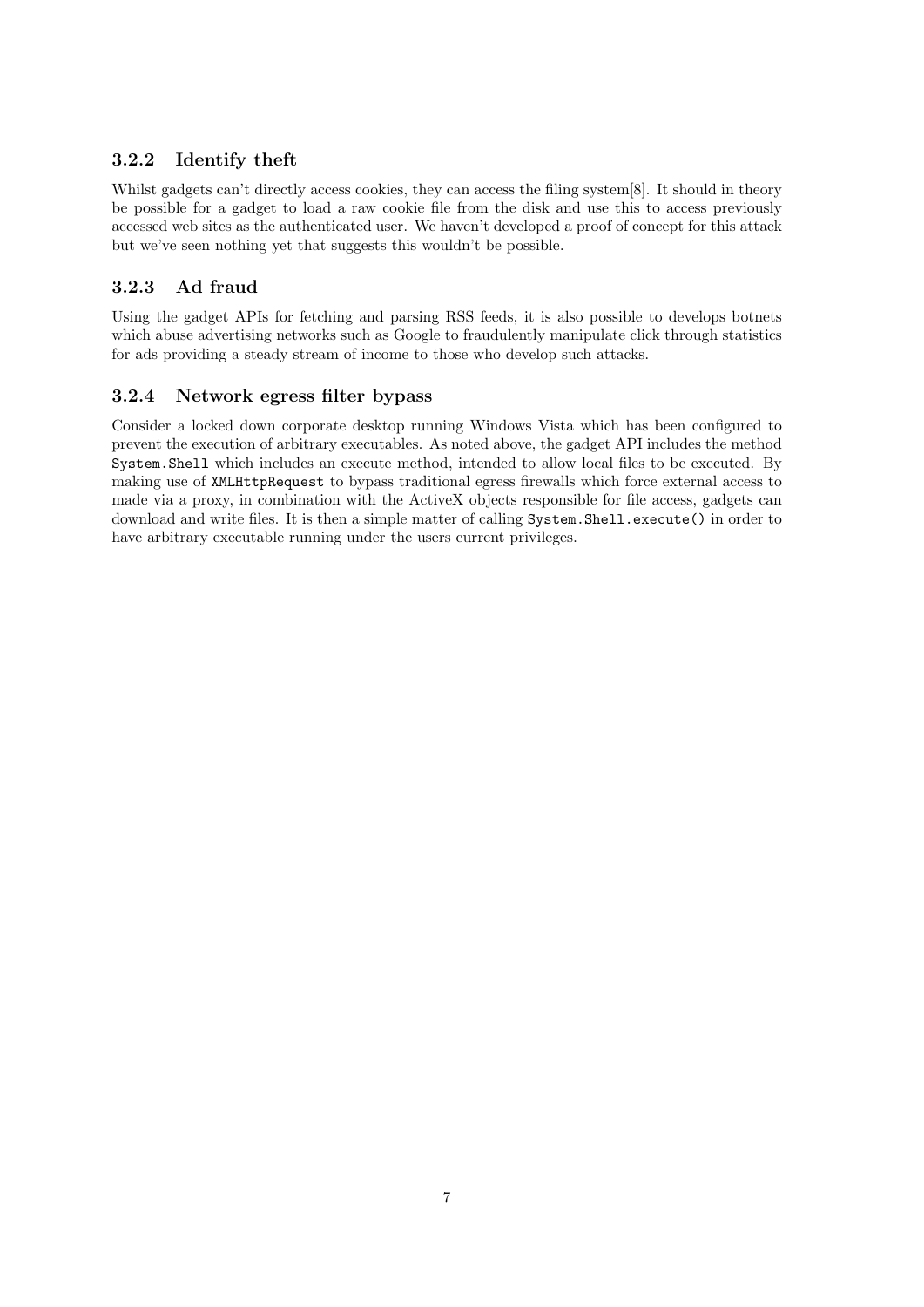# Mitigation and defence

Whilst it is clear that Microsoft have accounted for the corporate market and enhanced the security policy[9] of Windows Vista to include new settings to control the use of gadgets, my question is whether this is enough? It is clear from previous attempts by Microsoft to introduce new methods of enhancing their products such as ActiveX and macros that users simply do not understand the connotations of the decisions they are being asked to make, particularly where the files concerned sound so benign. It is our judgement, that virus scanner and anti malware vendors should start looking at gadgets now.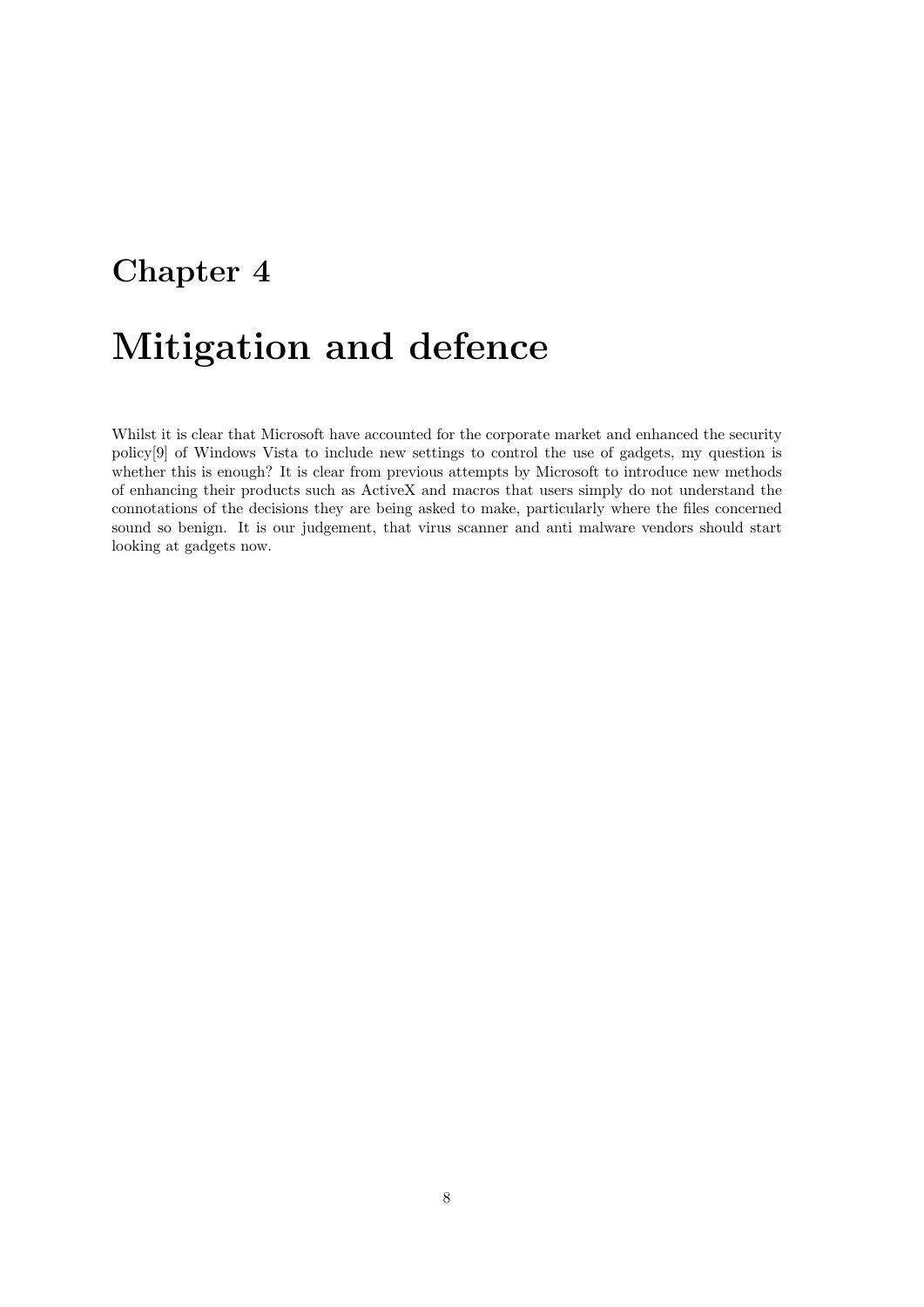### Future research

#### 5.1 Better understanding the gadget API

#### 5.1.1 gadget.xml tags

The namespace, host and permissions tags within gadget.xml look particularly interesting candidates for further research. We're intrigued as to whether it is possible to install new gadgets which will then participate in an existing gadget's namespace, what other hosts apart from sidebar may exist and whether it is possible to decrease the rights of gadgets by modifying their permissions tag value.

#### 5.1.2 The gadget API

The gadget API is new and untested and as noted above has at least 1 Microsoft acknowledged bug which can cause it to crash. How many more such bugs exist and are any of them exploitable? We're also intending to take a further look at just what exactly the full API allows us to do?

#### 5.2 Short term targets

#### 5.2.1 Silently deployment

We've looked at how gadgets are exposed to the sidebar, but what files control which gadgets are loaded when the sidebar is started? Gadgets will be installed (after prompting) if you leave them in the usual startup locations.

#### 5.2.2 Identification of vulnerable gadgets

Grep, grep and then grep again, but how exactly can you find exploitable gadgets? We've proved the vulnerability exists from a conceptual perspective, but maybe no such gadgets exist in the wild?

#### 5.3 The end game

#### 5.3.1 Developing malware frameworks

Based on our and other organisations research, we're theorising it should be possible to develop a complete framework allowing compromise, control and update of compromised systems, along with further exploitation of other systems on the compromised network. We could even proxy our own web browsing through a malicious gadget. Something like Metasploit meets XSSShell[10]?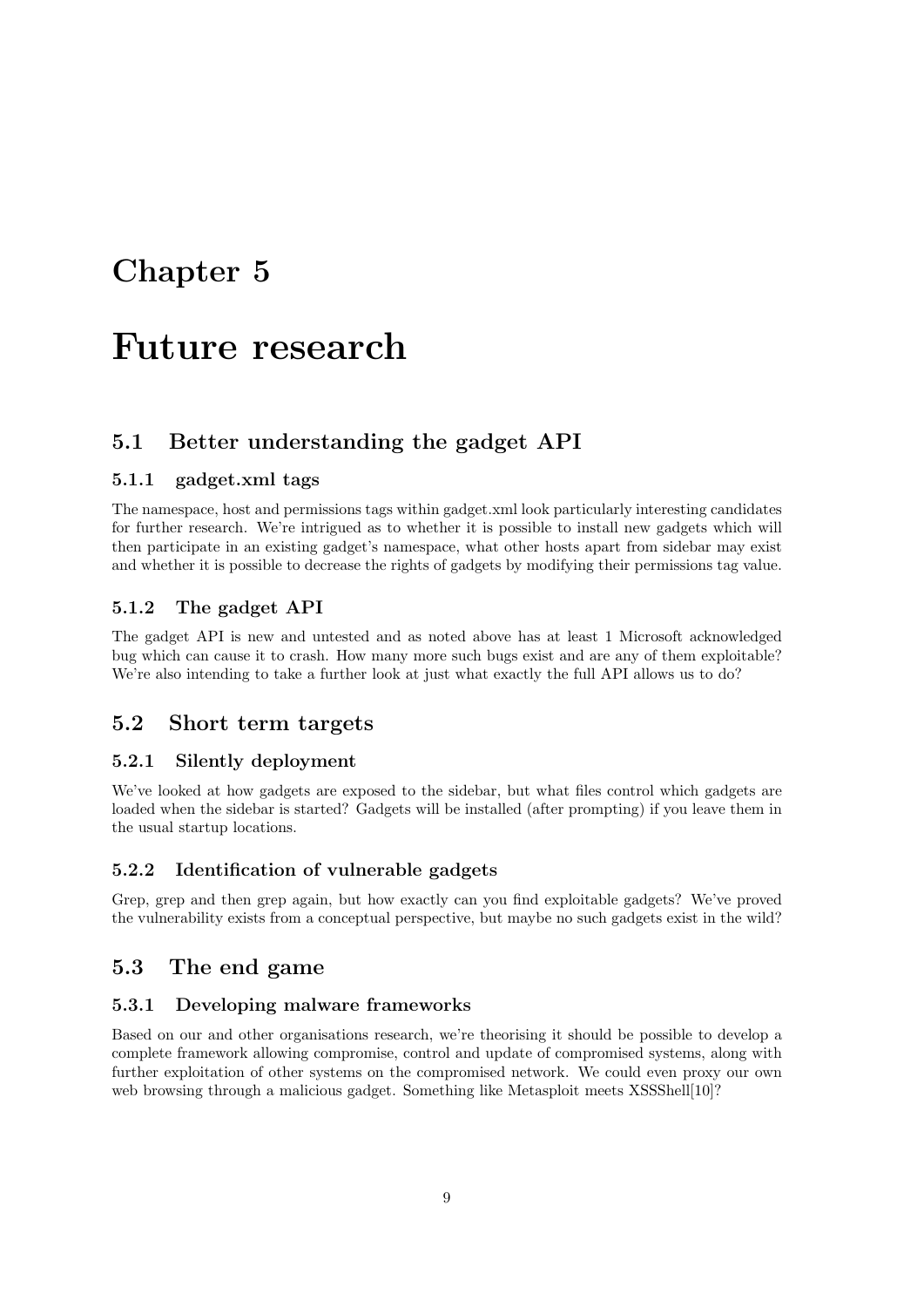# Changes

0.9.9-1.0.0 First published 0.9.0-0.9.9 External peer review 0.0.0-0.9.0 Internal peer review